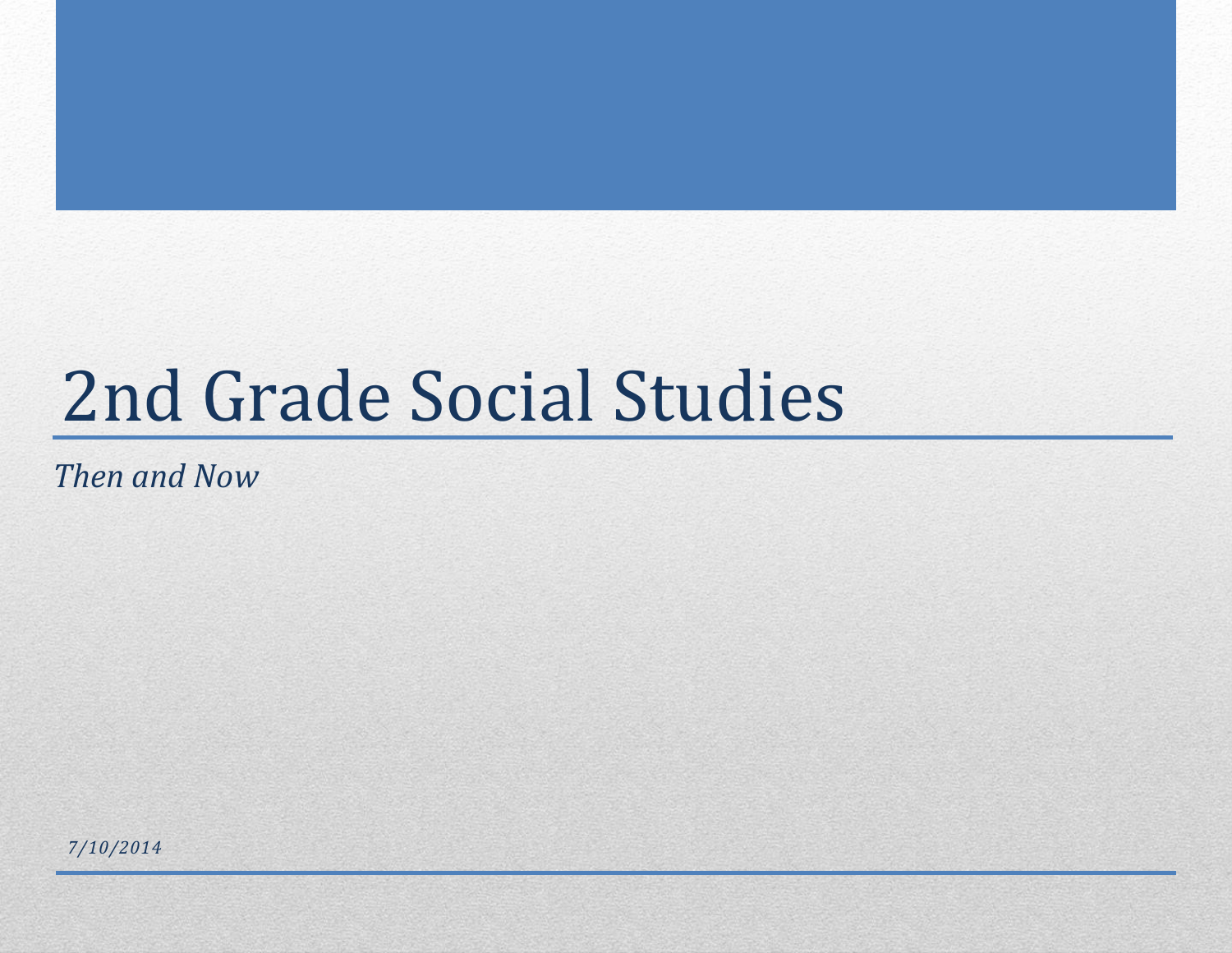

# **Effective Instruction Promotes**

#### **Reading a variety of primary and secondary sourcesso that it is possible to**

- Determine the meaning and main idea, identifying and analyzing evidence, relationships, and supporting details.
- Interpret words, discipline-specific phrases, analyze text structure, and identify purpose, bias, and point of view.
- Evaluate an argument or claim citing evidence in support of, or against, the argument or claim.
- Analyze two or more texts on the same topic drawing conclusions about the similarities and differences.
- Comprehend complex and difficult text within the discipline.
- Identify and evaluate critical information communicated in multiple forms of media.

# **Writing clearly and coherently**

- To support a claim, or make an argument using evidence, logic, and reasoning.
- To inform or explain an event, relationship, position, or opinion.
- To tell a story.
- So that each example is open to revision and rewriting.
- By applying the appropriate technologies for the purpose and audience.
- By gathering multiple sources of information and integrating them into short and long term projects.

# **Communicating effectively by**

- Preparing and collaborating with diverse partners in conversations about topics within the discipline
- Evaluating information from various formats.
- Presenting information and evaluation to others in a manner that is not totally written text.
- Gathering and organizing information and evidence.
- Designing and delivering a presentation on a specific topic.
- Using multiple modes of communication and adjusting presentations to meet the requirements of the task oraudience.

Effective Instruction includes: \* Multiple perspectives and disciplines \* Multiple causes and consequences \* Use of primary sources \* Authentic intellectual work \* Higher order thinking \* Literacy within the Social Studies \* Multiple means of communication \* Research and construction of knowledge \* *from the 2013 Kansas Standards for History, Government, and Social Studies(HGSS)*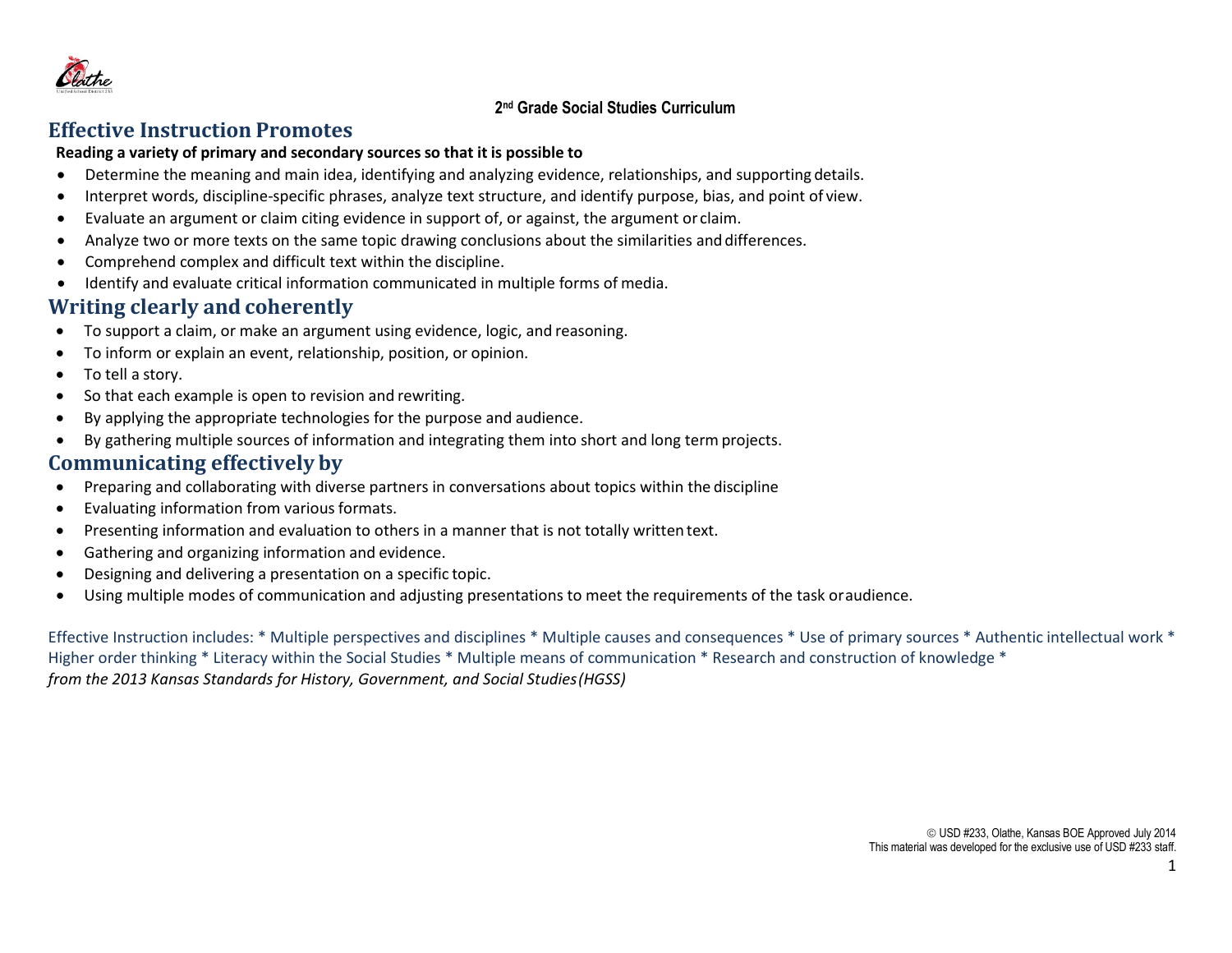

# **Social Studies Standards:**

- Choices have consequences.
- Individuals have rights and responsibilities.
- Societies are shaped by beliefs, ideas, and diversity.
- Societies experience continuity and change over time.
- Relationships among people, places, and environments are dynamic.

# **History Benchmark:**

The student 1) recognizes and evaluates, 2) analyzes the context and draws conclusions, 3) investigates examples and connects with contemporary issues, and 4) constructs/creates and justifies/defends claims related to the standards through the lens of history.

Essential questions: Why is it important to be a good decision maker? Which is more important – the rights you have as a citizen or the responsibilities you have as a citizen? How is a community affected by diversity? How has our economy changed over time? How does "place" affect people's lives?

(Formative and summative classroom assessments are included in each Social Studies Alive lesson. Social studies is not assessed at the district or state level.)

| <b>History Indicators</b>            | <b>Skills, Concepts, and Content</b>                  | <b>Teaching Strategies and Resources</b>                                     |
|--------------------------------------|-------------------------------------------------------|------------------------------------------------------------------------------|
| <b>SSH2.1</b> Defines history as the | Describes history as the story of the past.           | <b>Compelling questions:</b>                                                 |
| story of the past.                   | (4.1)                                                 | Why is it important to study history? (Standards 1-5)                        |
|                                      | Defines the difference between past and               |                                                                              |
|                                      | present. $(4.1)$                                      | <b>Resources:</b>                                                            |
|                                      |                                                       | SSA Lesson 2 How Are Communities Different?                                  |
|                                      |                                                       | SSA Lesson 9 How Do Communities Change?                                      |
|                                      |                                                       | SSA Lesson 10 How Did One Community Change?                                  |
|                                      |                                                       | SSA Lesson 13 What Does a Good Citizen Do?                                   |
|                                      |                                                       | SSA Lesson 14 What Do Communities Share?                                     |
|                                      |                                                       | Online                                                                       |
|                                      |                                                       | Games Children Play: Then and Now - Read Kansas! cards                       |
| <b>SSH2.2</b> Sequences historical   | Creates and uses a timeline of events in<br>$\bullet$ | <b>Compelling questions:</b>                                                 |
| events on a timeline.                | Kansas over the course of the school year.            | How does a timeline help you understand the sequence of events? (Standard 4) |
|                                      | (4.4)                                                 |                                                                              |
|                                      |                                                       | <b>Resources:</b>                                                            |
|                                      |                                                       | SSA Lesson 1 What Is a Community?                                            |
|                                      |                                                       | SSA Lesson 10 How Did One Community Change?                                  |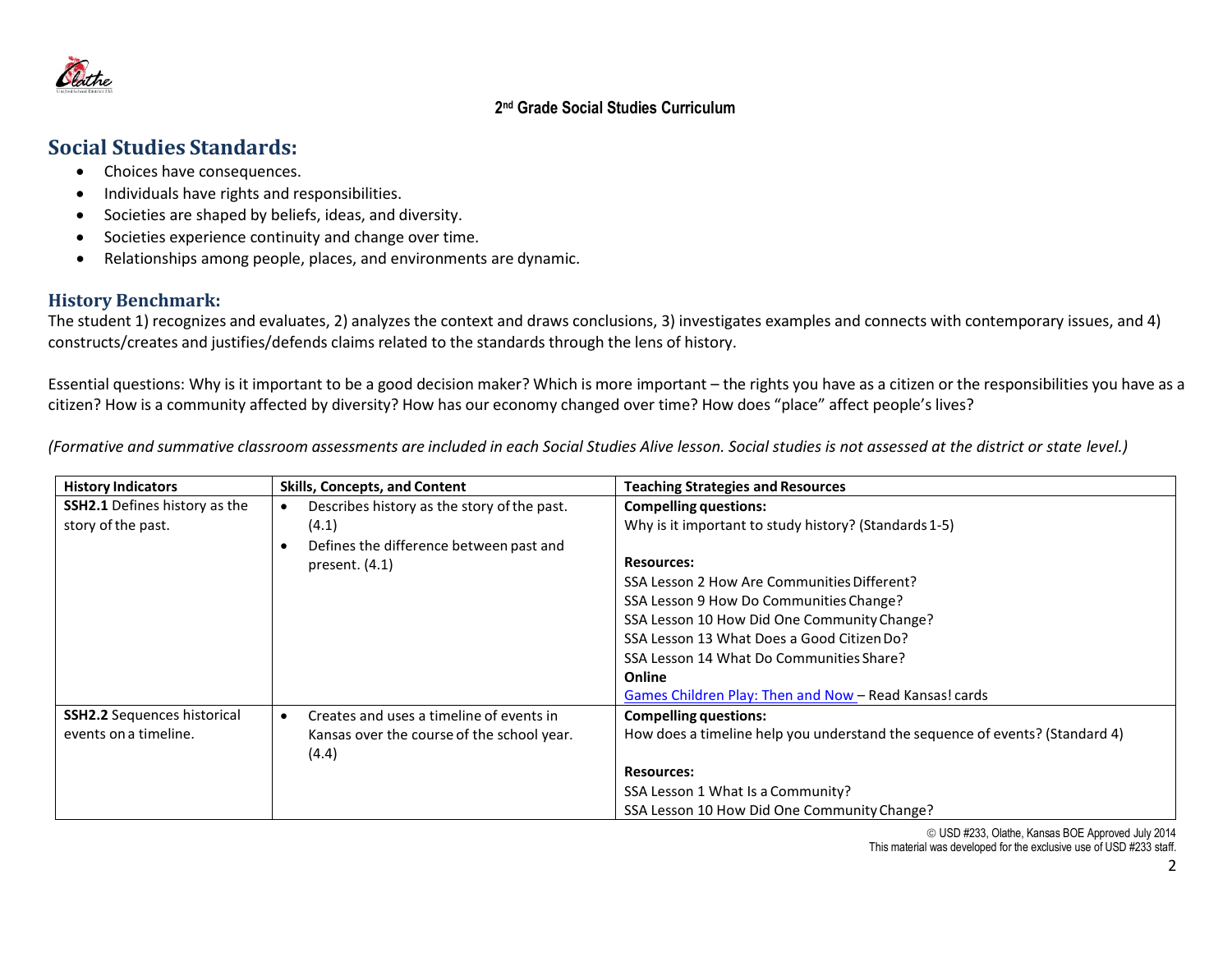

| <b>History Indicators</b>                     | <b>Skills, Concepts, and Content</b>                                                       | <b>Teaching Strategies and Resources</b>                                                      |
|-----------------------------------------------|--------------------------------------------------------------------------------------------|-----------------------------------------------------------------------------------------------|
| SSH2.3 Compares life in the                   | Compares various forms of transportation in<br>$\bullet$                                   | <b>Compelling questions:</b>                                                                  |
| past to life today.                           | Kansas and present. (4.3)                                                                  | What can we learn when we compare life in the past to life today? (Standard 4)                |
|                                               | Compares and contrasts the ways people<br>$\bullet$                                        |                                                                                               |
|                                               | communicate with each other past and                                                       | <b>Resources:</b>                                                                             |
|                                               | present. (4.3)                                                                             | SSA Lesson 2 How Are Communities Different?                                                   |
|                                               | Compares American Indian life and<br>$\bullet$                                             | SSA Lesson 6 How Are Goods made and Brought to Us?<br>SSA Lesson 9 How Do Communities Change? |
|                                               | communities at the time of the Pilgrims to                                                 | SSA Lesson 10 How Did One Community Change?                                                   |
|                                               | American Indian life and communities today.                                                | SSA Lesson 11 How Can One Person Make a Difference?                                           |
|                                               | $(3.3$ and $4.3)$                                                                          | SSA Lesson 13 What Does a Good Citizen Do?                                                    |
|                                               | Defines immigration and gives past and<br>$\bullet$<br>present examples from Kansas. (5.3) | SSA Lesson 14 What Do Communities Share?                                                      |
|                                               |                                                                                            |                                                                                               |
|                                               |                                                                                            | Online                                                                                        |
|                                               |                                                                                            | Kansans on the Move and My Daily Life in Kansas Read Kansas! cards available in your          |
|                                               |                                                                                            | media center or online through the Kansas State Historical Society                            |
|                                               |                                                                                            | Immigration: Marijana's Story Read Kansas! cards                                              |
|                                               |                                                                                            | Games Children Play: Then and Now - Read Kansas! cards                                        |
| <b>SSH2.4</b> Generates questions             | Analyzes why people immigrate and what                                                     | <b>Compelling questions:</b>                                                                  |
| about individuals and groups                  | immigrants contribute to Kansas. (1.3 and                                                  | How do people and events from the past influence our lives today? (Standards 1,4,             |
| who have made contributions                   | 5.3)                                                                                       | and $5)$                                                                                      |
| or shaped a significant<br>historical change. | Recognizes and evaluates how inventors and                                                 | <b>Resources:</b>                                                                             |
|                                               | important inventions from the past influence<br>their life today. (4.3)                    | SSA Lesson 2 How Are Communities Different?                                                   |
|                                               | Recognizes and evaluates how leaders from                                                  | SSA Lesson 5 How Do People Use Our Environment?                                               |
|                                               | the past made contributions in our life today.                                             | SSA Lesson 6 How Are Goods made and Brought to Us?                                            |
|                                               | $(1.3$ and $4.3)$                                                                          | SSA Lesson 9 How Do Communities Change?                                                       |
|                                               |                                                                                            | SSA Lesson 10 How Did One Community Change?                                                   |
|                                               |                                                                                            | SSA Lesson 11 How Can One Person Make a Difference?                                           |
|                                               |                                                                                            | SSA Lesson 13 What Does a Good Citizen Do?                                                    |
|                                               |                                                                                            | SSA Lesson 14 What Do Communities Share?                                                      |
|                                               |                                                                                            | Online                                                                                        |
|                                               |                                                                                            | Kansas State Capitol - Read Kansas! Cards                                                     |
| <b>SSH2.5 Identifies different</b>            | Identifies different historical primary sources<br>$\bullet$                               | <b>Compelling questions:</b>                                                                  |
| kinds of historical sources.                  | (i.e. pictures, diary entries, photographs,                                                | How do historical sources help us understand the past and appreciate the impact it has        |
|                                               | maps, video, audio, artifacts). (4.1)                                                      | on the present? (Standards 1-5)                                                               |

USD #233, Olathe, Kansas BOE Approved July 2014

This material was developed for the exclusive use of USD #233 staff.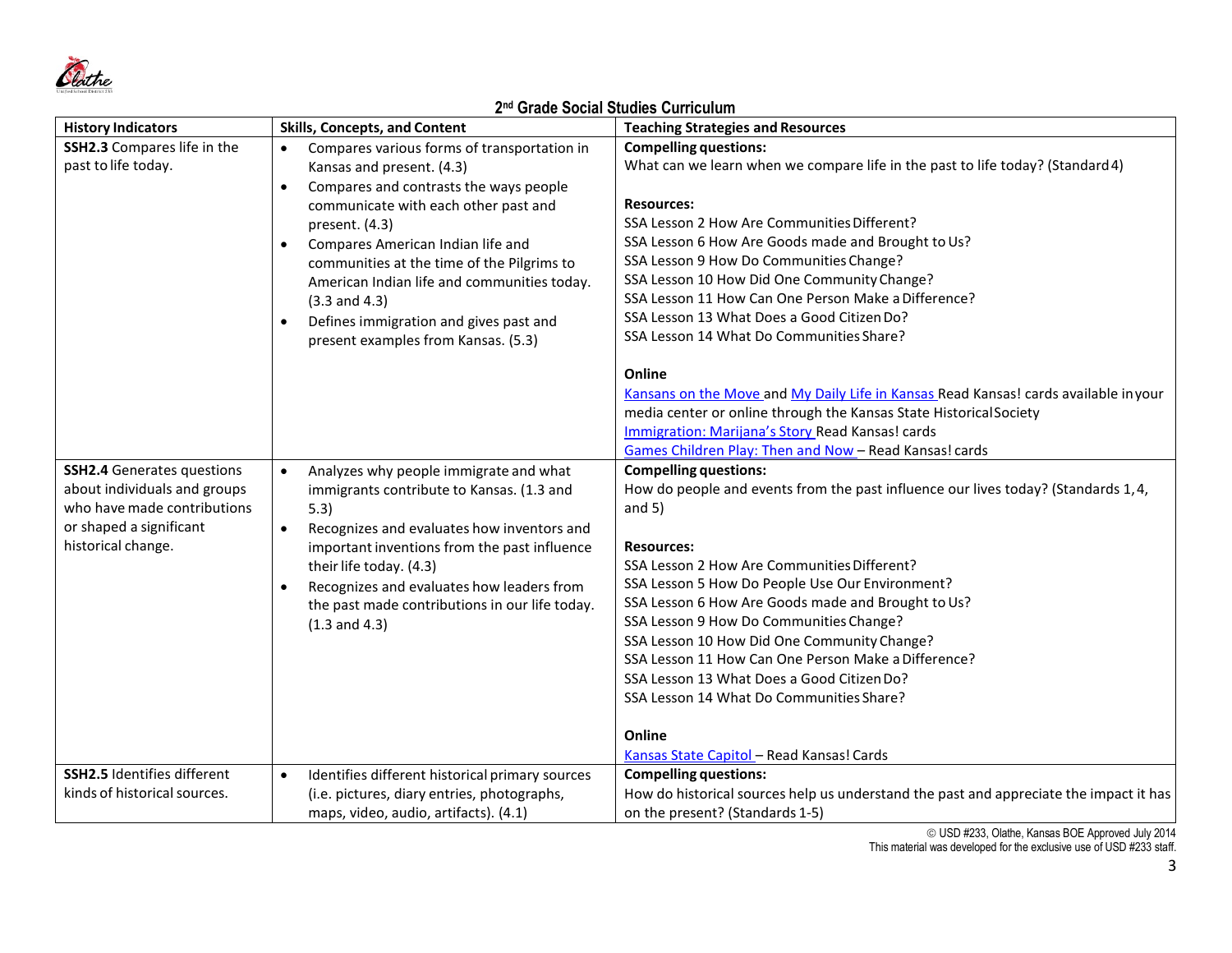

| <b>History Indicators</b>         | <b>Skills, Concepts, and Content</b>                    | <b>Teaching Strategies and Resources</b>                                             |
|-----------------------------------|---------------------------------------------------------|--------------------------------------------------------------------------------------|
|                                   |                                                         | <b>Resources:</b>                                                                    |
|                                   |                                                         | SSA Lesson 1 What Is a Community?                                                    |
|                                   |                                                         | SSA Lesson 2 How Are Communities Different?                                          |
|                                   |                                                         | SSA Lesson 10 How Did One Community Change?                                          |
|                                   |                                                         | SSA Lesson 11 How Can One Person Make a Difference?                                  |
|                                   |                                                         | SSA Lesson 13 What Does a Good Citizen Do?                                           |
|                                   |                                                         | SSA Lesson 14 What Do Communities Share?                                             |
|                                   |                                                         |                                                                                      |
|                                   |                                                         | Kansans on the Move and My Daily Life in Kansas Read Kansas! cards available in your |
|                                   |                                                         | media center or online through the Kansas State Historical Society                   |
|                                   |                                                         | Kansas State Capitol - Read Kansas! cards                                            |
|                                   |                                                         | Games Children Play: Then and Now-Read Kansas! cards                                 |
| <b>SSH2.6 Analyzes historical</b> | Examines various historical primary sources             | <b>Compelling questions:</b>                                                         |
| sources, artifacts, and           | related to Kansas (i.e. pictures, diary entries,        | What do historical sources tell us about the past? (Standard 4)                      |
| documents to study the past.      | photographs, maps, video, audio, artifacts).            |                                                                                      |
| (contextualization)               | (4.1)                                                   | <b>Resources:</b>                                                                    |
|                                   |                                                         | SSA Lesson 1 What Is a Community?                                                    |
|                                   |                                                         | SSA Lesson 2 How Are Communities Different?                                          |
|                                   |                                                         | SSA Lesson 9 How Do Communities Change?                                              |
|                                   |                                                         | SSA Lesson 10 How Did One Community Change?                                          |
|                                   |                                                         | SSA Lesson 11 How Can One Person Make a Difference?                                  |
|                                   |                                                         | SSA Lesson 14 What Do Communities Share?                                             |
|                                   |                                                         |                                                                                      |
|                                   |                                                         | Online                                                                               |
|                                   |                                                         | Kansans on the Move and My Daily Life in Kansas Read Kansas! cards available in      |
|                                   |                                                         | your media center or online through the Kansas State Historical Society              |
|                                   |                                                         | Kansas State Capitol - Read Kansas! cards                                            |
|                                   |                                                         | Games Children Play: Then and Now - Read Kansas! cards                               |
| <b>SSH2.7</b> Generates possible  | Looks at an event from the past and traces<br>$\bullet$ | <b>Compelling questions:</b>                                                         |
| reasons for an event or           | the cause(s) of the event. (4.2)                        | Why is it important to know the cause of the event? (Standard 4)                     |
| development in the past.          |                                                         |                                                                                      |
|                                   |                                                         | <b>Resources:</b>                                                                    |
|                                   |                                                         | SSA Lesson 1 What Is a Community?                                                    |
|                                   |                                                         | SSA Lesson 2 How Are Communities Different?                                          |
|                                   |                                                         | SSA Lesson 9 How Do Communities Change?                                              |
|                                   |                                                         | SSA Lesson 10 How Did One Community Change?                                          |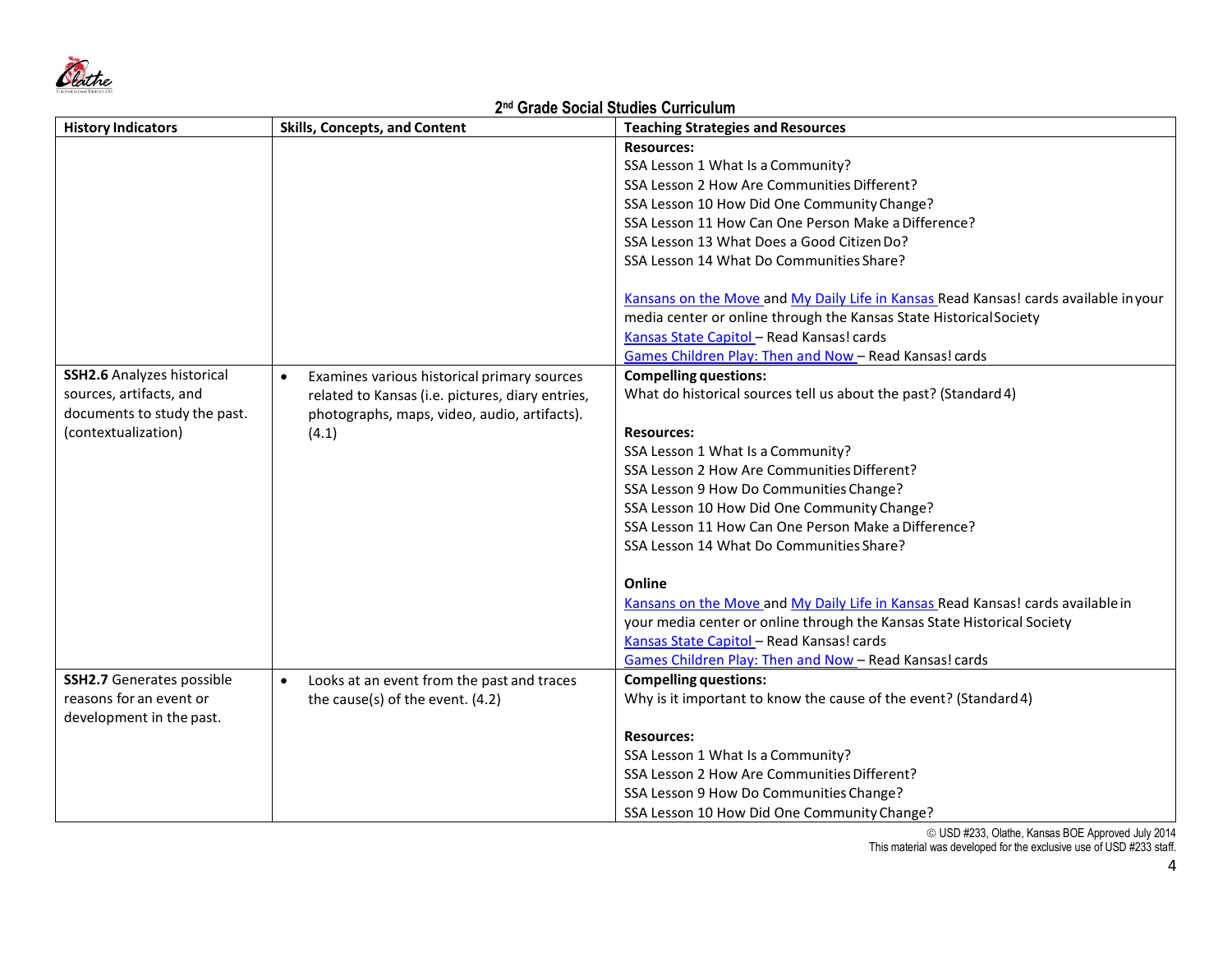

| <b>History Indicators</b>                                       | <b>Skills, Concepts, and Content</b>                                                                        | <b>Teaching Strategies and Resources</b>                                                                        |
|-----------------------------------------------------------------|-------------------------------------------------------------------------------------------------------------|-----------------------------------------------------------------------------------------------------------------|
|                                                                 |                                                                                                             | SSA Lesson 13 What Does a Good Citizen Do?                                                                      |
|                                                                 |                                                                                                             | SSA Lesson 14 What Do Communities Share?                                                                        |
| SSH2.8 Identifies the maker,<br>date, and place of origin for a | Looks for clues that identify the maker, date,<br>$\bullet$<br>and place of origin for a historical source. | <b>Compelling questions:</b><br>How do details in a primary source help you know about its source? (Standard 4) |
| historical source. (sourcing)                                   | (4.1)                                                                                                       |                                                                                                                 |
|                                                                 |                                                                                                             | <b>Resources:</b>                                                                                               |
|                                                                 |                                                                                                             | SSA Lesson 10 How Did One Community Change?                                                                     |
|                                                                 |                                                                                                             | SSA Lesson 11 How Can One Person Make a Difference?                                                             |
|                                                                 |                                                                                                             | SSA Lesson 13 What Does a Good Citizen Do?                                                                      |
|                                                                 |                                                                                                             | SSA Lesson 14 What Do Communities Share?                                                                        |
|                                                                 |                                                                                                             | Online                                                                                                          |
|                                                                 |                                                                                                             | Immigration: Marijana's Story Read Kansas! cards                                                                |
|                                                                 |                                                                                                             | Kansas State Capitol - Read Kansas! cards                                                                       |
| <b>SSH2.9</b> Compares different                                | Understands that different people living at<br>$\bullet$                                                    | <b>Compelling questions:</b>                                                                                    |
| accounts of the same                                            | the same time in the past had different                                                                     | How can someone know which account of an event is "more true"? (Standards 1 & 3)                                |
| historical event.                                               | beliefs and ideas that shaped their accounts                                                                |                                                                                                                 |
|                                                                 | of events. (3.2)                                                                                            | <b>Resources:</b>                                                                                               |
|                                                                 | Understands that people writing accounts of<br>$\bullet$                                                    | SSA Lesson 10 How Did One Community Change?                                                                     |
|                                                                 | the past today write them from their own                                                                    |                                                                                                                 |
|                                                                 | perspective. (3.2)                                                                                          |                                                                                                                 |
| SSH2.10 Compares                                                | Develops an understanding of how<br>$\bullet$                                                               | <b>Compelling questions:</b>                                                                                    |
| perspectives of people in the<br>past to those of people in the | perspectives have changed from the past to<br>the present (i.e. women's rights). (3.3)                      | Why is it important to consider various perspectives? (Standard 3)                                              |
| present.                                                        |                                                                                                             | <b>Resources:</b>                                                                                               |
|                                                                 |                                                                                                             | SSA Lesson 2 How Are Communities Different?                                                                     |
|                                                                 |                                                                                                             | SSA Lesson 10 How Did One Community Change?                                                                     |
|                                                                 |                                                                                                             | SSA Lesson 11 How Can One Person Make a Difference?                                                             |
|                                                                 |                                                                                                             | SSA Lesson 13 What Does a Good Citizen Do?                                                                      |
|                                                                 |                                                                                                             |                                                                                                                 |
|                                                                 |                                                                                                             | Online                                                                                                          |
|                                                                 |                                                                                                             | My Daily Life in Kansas Read Kansas! cards available in your media center or online                             |
|                                                                 |                                                                                                             | through the Kansas State Historical Society                                                                     |
|                                                                 |                                                                                                             | Immigration: Marijana's Story Read Kansas! cards                                                                |
|                                                                 |                                                                                                             | Kansas State Capitol - Read Kansas! cards                                                                       |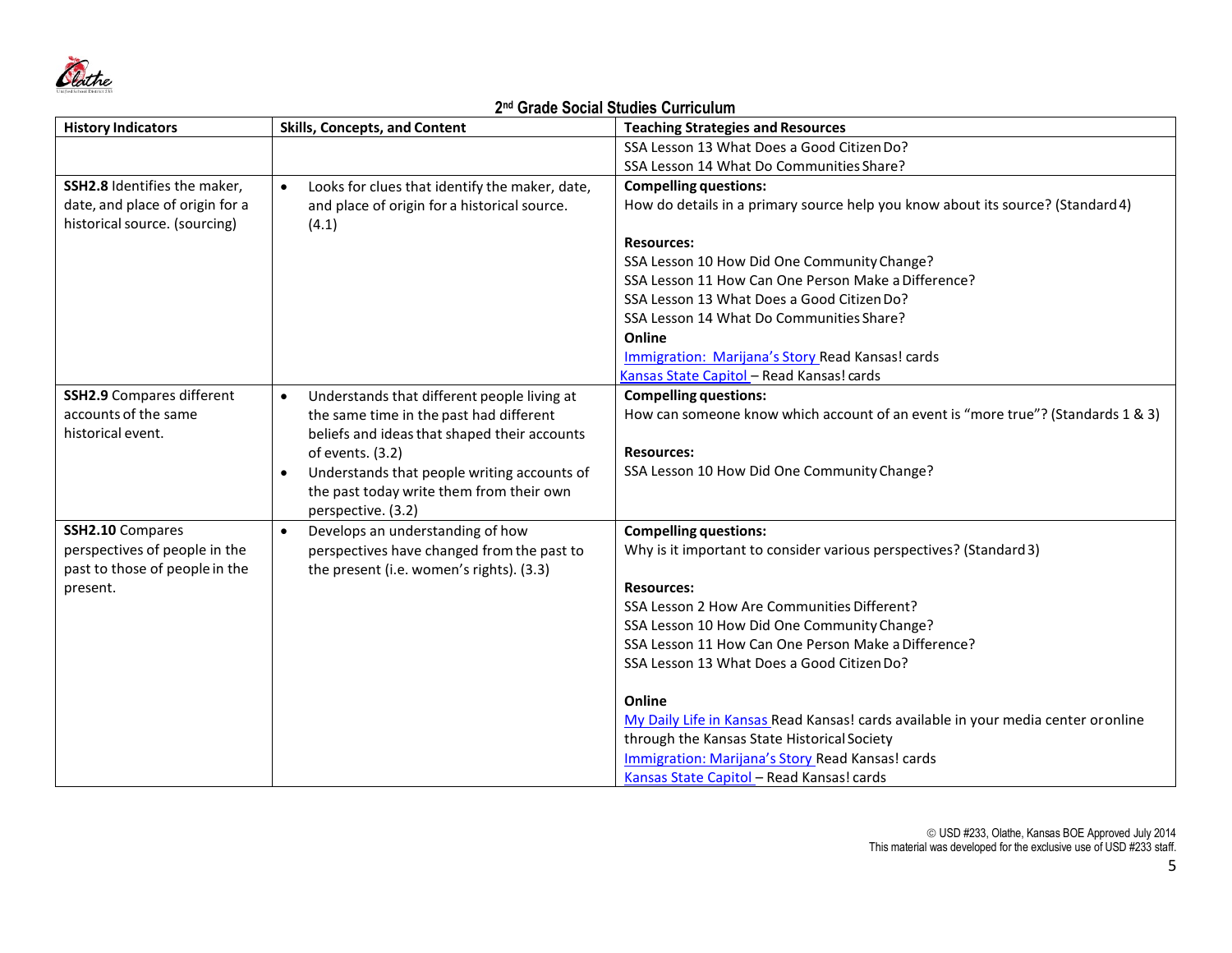

# **Social Studies Standards:**

- Choices have consequences.
- Individuals have rights and responsibilities.
- Societies are shaped by beliefs, ideas, and diversity.
- Societies experience continuity and change over time.
- Relationships among people, places, and environments are dynamic.

# **Civics/Government Benchmark:**

The student 1) recognizes and evaluates, 2) analyzes the context and draws conclusions, 3) investigates examples and connects with contemporary issues, and 4) constructs/creates and justifies/defends claims related to the standards through the lens of civics and government.

Essential questions: Why is it important to be a good decision maker? Which is more important – the rights you have as a citizen or the responsibilities you have as a citizen? How is a community affected by diversity? How has our economy changed over time? How does "place" affect people's lives?

(Formative and summative classroom assessments are included in each Social Studies Alive lesson. Social studies is not assessed at the district or state level.)

| <b>Civics/Government Indicators</b>                                                                              | <b>Skills, Concepts, and Content</b>                                                                                                                                                                                                                                                                          | <b>Teaching Strategies and Resources</b>                                                                                                                                                                                                                                                                                                                                                                                                                                                                                                            |
|------------------------------------------------------------------------------------------------------------------|---------------------------------------------------------------------------------------------------------------------------------------------------------------------------------------------------------------------------------------------------------------------------------------------------------------|-----------------------------------------------------------------------------------------------------------------------------------------------------------------------------------------------------------------------------------------------------------------------------------------------------------------------------------------------------------------------------------------------------------------------------------------------------------------------------------------------------------------------------------------------------|
| <b>SSC2.1</b> Describes the characteristics of a<br>good leader and demonstrates<br>leadership in the classroom. | Connects Martin Luther King Jr. to<br>other civil rights leaders in the U.S.<br>such as Harriet Tubman, Rosa Parks,<br>Ruby Bridges, and Jackie Robinson.<br>(3.3)<br>List the qualities of a good leader.<br>(1.2)<br>Performs leadership responsibilities<br>throughout the year in the<br>classroom. (2.3) | <b>Compelling questions:</b><br>What is the consequence of having a good leader? What is a consequence of a poor<br>leader? (Standards 1 & 2)<br>How did civil rights leaders change how we live today? (Standards 1-5)<br><b>Resources:</b><br>SSA Lesson 5 How Do People Use Our Environment?<br>SSA Lesson 9 How Do Communities Change?<br>SSA Lesson 11 How Can One Person Make a Difference?<br>SSA Lesson 12 How Do Leaders Help Their Communities?<br>SSA Lesson 13 What Does a Good Citizen Do?<br>SSA Lesson 14 What Do Communities Share? |
| SSC2.2 Identifies and demonstrates key<br>attributes of good citizens.                                           | Recognizes that citizens have<br>responsibilities. (2.1)<br>Organizes a list that reflects key<br>attributes of good citizens (2.4)                                                                                                                                                                           | <b>Compelling questions:</b><br>What rights and responsibilities do good citizens have? (Standard 2)                                                                                                                                                                                                                                                                                                                                                                                                                                                |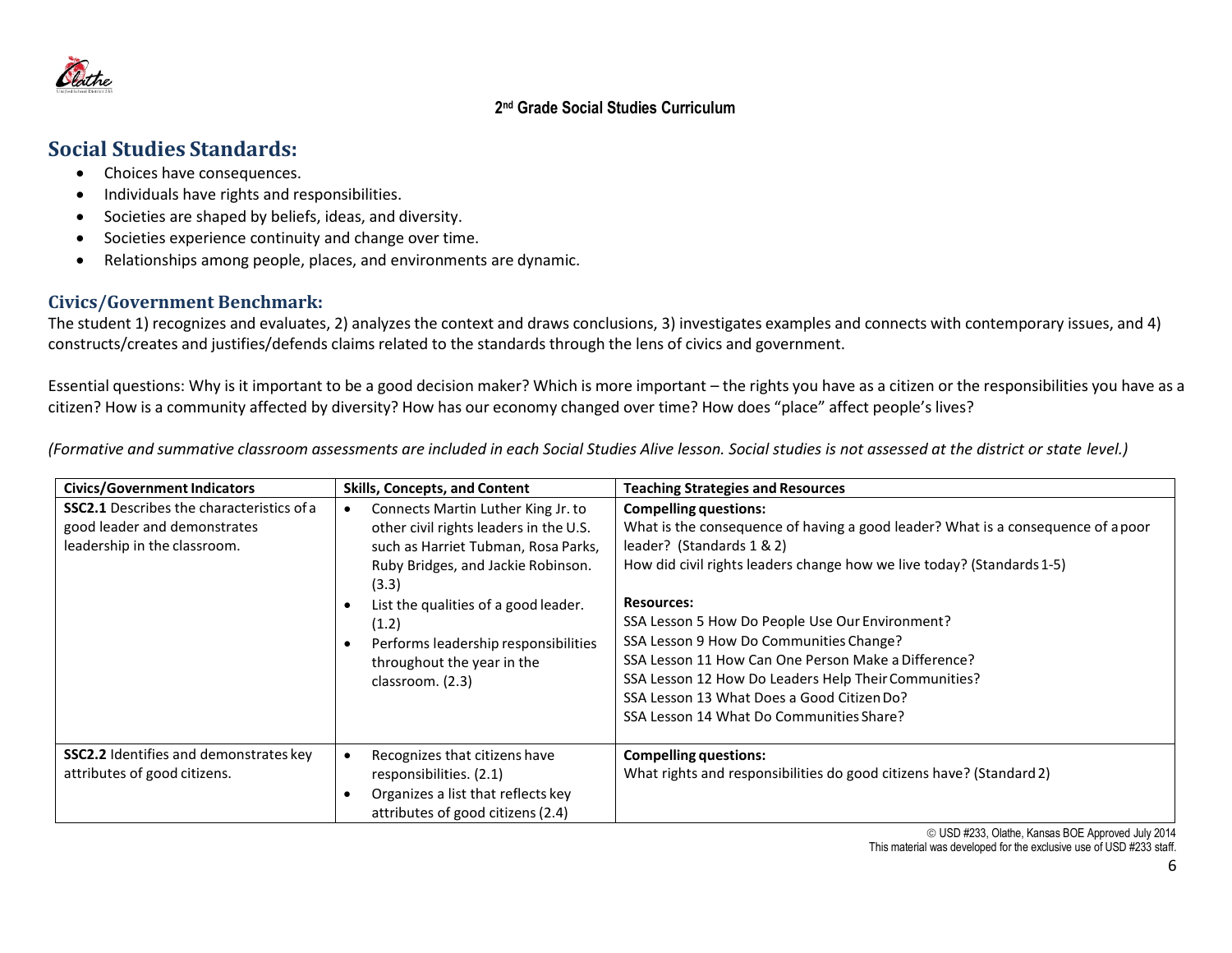

| <b>Civics/Government Indicators</b>            | <b>Skills, Concepts, and Content</b>              | <b>Teaching Strategies and Resources</b>                                       |
|------------------------------------------------|---------------------------------------------------|--------------------------------------------------------------------------------|
|                                                |                                                   | <b>Resources:</b>                                                              |
|                                                |                                                   | SSA Lesson 5 How Do People Use Our Environment?                                |
|                                                |                                                   | SSA Lesson 7 Who Provides Services in a Community?                             |
|                                                |                                                   | SSA Lesson 9 How Do Communities Change?                                        |
|                                                |                                                   | SSA Lesson 11 How Can One Person Make a Difference?                            |
|                                                |                                                   | SSA Lesson 12 How Do Leaders Help Their Communities?                           |
|                                                |                                                   | SSA Lesson 13 What Does a Good Citizen Do?                                     |
| <b>SSC2.3</b> Describes democratic principles  | Describes and recognizes equality in<br>$\bullet$ | <b>Compelling questions:</b>                                                   |
| such as equality, fairness, and respect        | various situations. (3.1)                         | How would our classroom, community, and world would be different without       |
| for authority and rules.                       | Recognizes and demonstrates<br>$\bullet$          | equality, fairness, and respect for authority and rules? (Standards 2 & 3)     |
|                                                | respect for authority and rules (2.3)             |                                                                                |
|                                                |                                                   | <b>Resources:</b>                                                              |
|                                                |                                                   | SSA Lesson 12 How Do Leaders Help Their Communities?                           |
|                                                |                                                   | SSA Lesson 13 What Does a Good Citizen Do?                                     |
|                                                |                                                   | SSA Lesson 14 What Do Communities Share?                                       |
| <b>SSC2.4</b> Evaluates the need for rules and | Recognizes that the Constitution is<br>$\bullet$  | <b>Compelling questions:</b>                                                   |
| how they provide safety and order in           | a written plan for the rules of                   | How do rules give you rights? (Standard 2)                                     |
| the classroom community.                       | government. (2.1)                                 | How do laws keep us safe? (Standards 1, 2, & 5)                                |
|                                                | Recognizes that many rules in<br>$\bullet$        |                                                                                |
|                                                | America today and in the past are                 | <b>Resource Suggestions:</b>                                                   |
|                                                | from the U.S. Constitution (2.3)                  | SSA Lesson 11 How Can One Person Make a Difference?                            |
|                                                |                                                   | SSA Lesson 12 How Do Leaders Help Their Communities?                           |
|                                                |                                                   | SSA Lesson 14 What Do Communities Share?                                       |
| SSC2.5 Uses their knowledge about              | Brainstorms rules for a safe<br>$\bullet$         | <b>Compelling questions:</b>                                                   |
| rules and citizenship to create rules for      | community within classroom.                       | How does having rules provide a safe classroom environment? (Standards 2 & 3)  |
| their classroom.                               | (2.3)                                             |                                                                                |
| <b>SSC2.6</b> Defines what government is       | Recognizes examples of<br>$\bullet$               | <b>Compelling questions:</b>                                                   |
| and why we need various government             | governments. (2.1)                                | How does the government impact the people of a community? (Standard5)          |
| functions.                                     | Defines the purpose of<br>$\bullet$               |                                                                                |
|                                                | government. (2.1)                                 | <b>Resources:</b>                                                              |
|                                                | Defines some of the various<br>$\bullet$          | SSA Lesson 7 Who Provides Services in a Community?                             |
|                                                | functions of government (2.1)                     | SSA Lesson 12 How Do Leaders Help Their Communities?                           |
|                                                |                                                   | SSA Lesson 14 What Do Communities Share?                                       |
| SSC2.7 Compares their own point of             | Participates in collaborative<br>$\bullet$        | <b>Compelling questions:</b>                                                   |
| view with others' perspectives.                | conversations with diverse partners               | How does having a conversation with someone that has different ideas than your |
|                                                | in a respectful manner (2.3)                      | own affect your thinking? (Standard 3)                                         |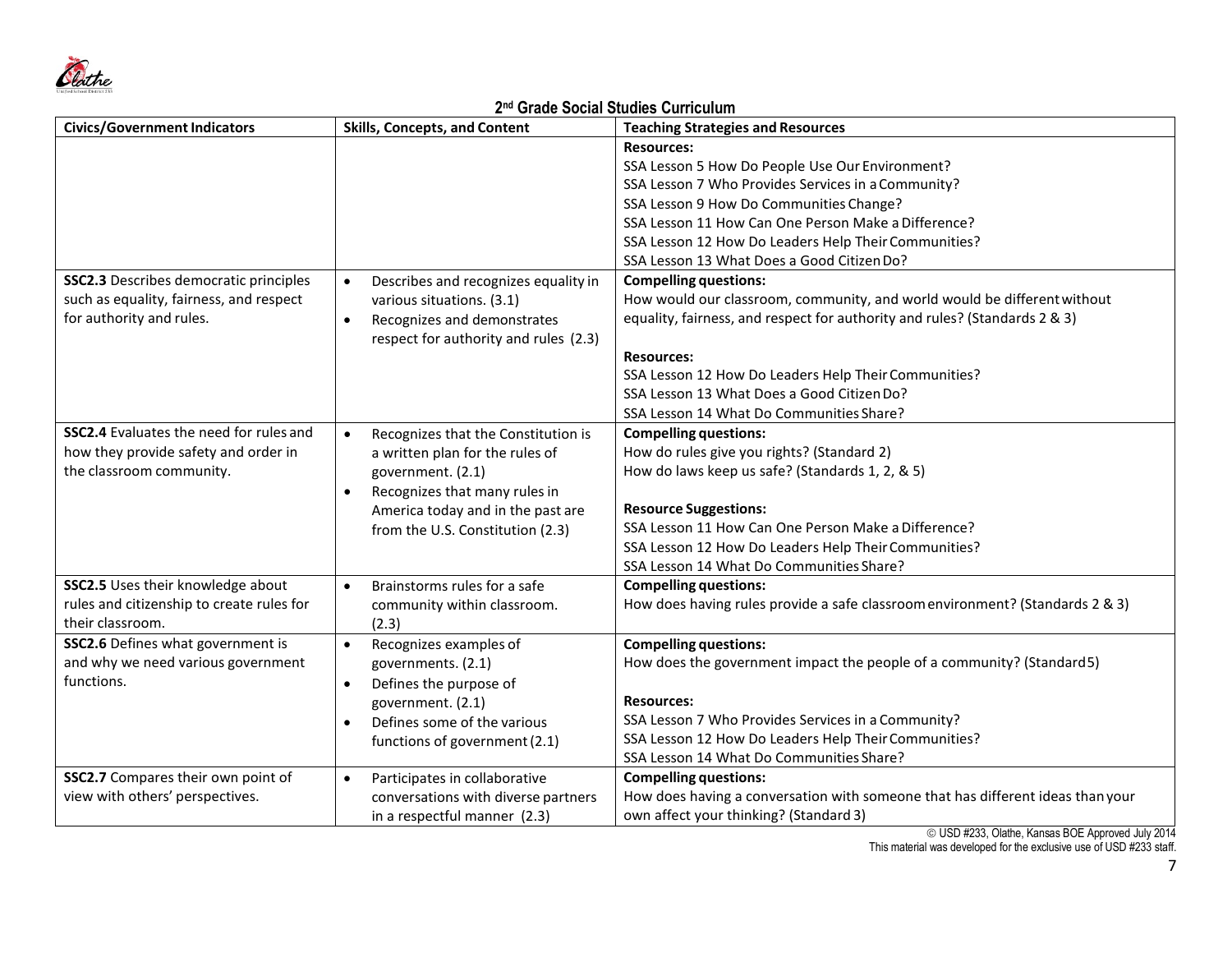

| <b>Civics/Government Indicators</b>                                                                             | <b>Skills, Concepts, and Content</b>                                                                                                                                                                             | <b>Teaching Strategies and Resources</b>                                                                                            |
|-----------------------------------------------------------------------------------------------------------------|------------------------------------------------------------------------------------------------------------------------------------------------------------------------------------------------------------------|-------------------------------------------------------------------------------------------------------------------------------------|
|                                                                                                                 |                                                                                                                                                                                                                  | <b>Resources:</b><br>SSA Lesson 12 How Do Leaders Help Their Communities?                                                           |
| <b>SSC2.8</b> Discusses how rights and<br>privileges change over their lifetime<br>and in different situations. | Identifies the difference between<br>a right and a privilege. (2.1)<br>Describes how rights and<br>privileges change over time, such<br>as the right to vote at 18, sitting in<br>the front seat of a car. (2.2) | <b>Compelling questions:</b><br>How have your privileges at home and at school changed since you were younger?<br>(Standards 2 & 4) |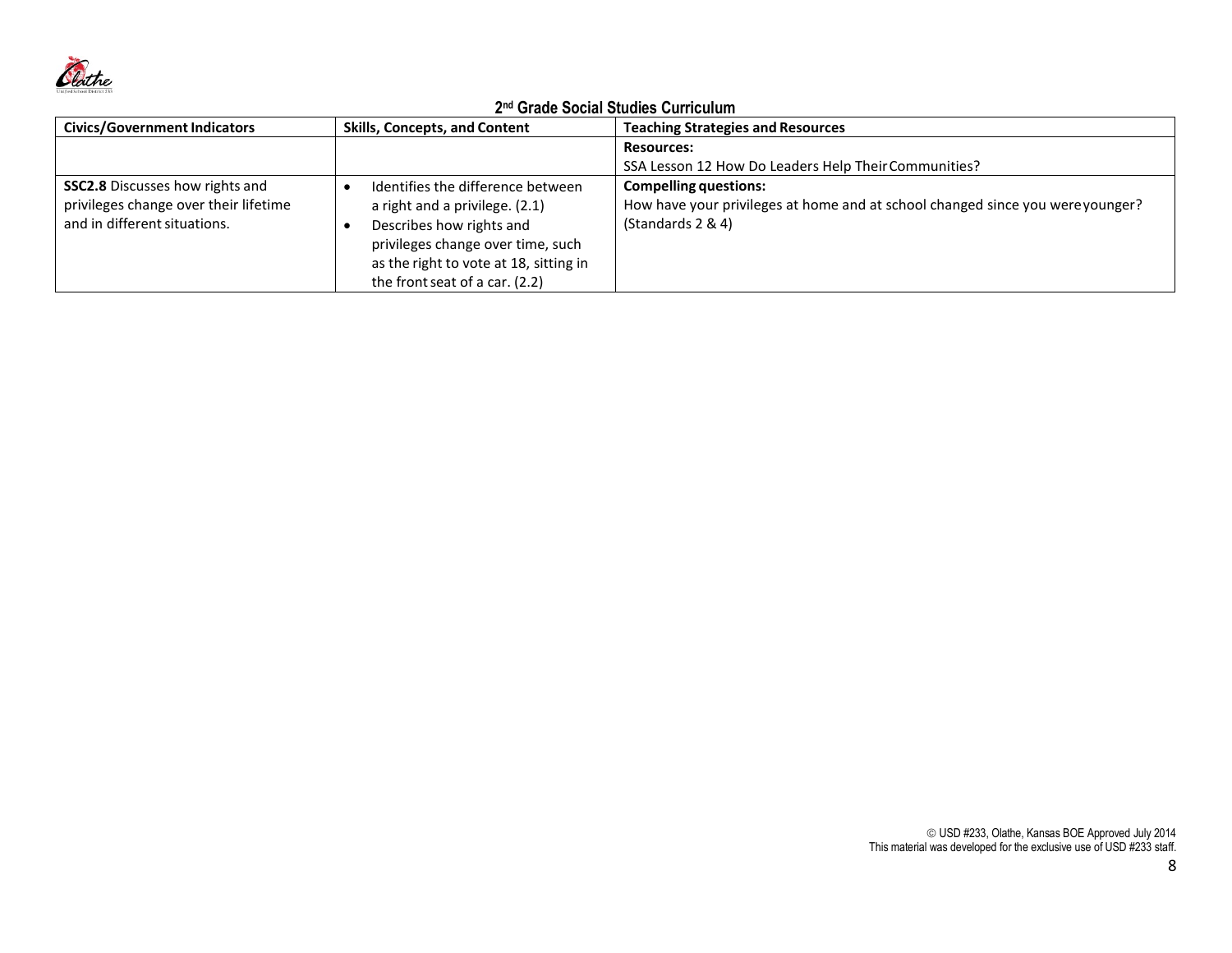

# **Social Studies Standards:**

- Choices have consequences.
- Individuals have rights and responsibilities.
- Societies are shaped by beliefs, ideas, and diversity.
- Societies experience continuity and change over time.
- Relationships among people, places, and environments are dynamic.

# **Geography Benchmark:**

The student 1) recognizes and evaluates, 2) analyzes the context and draws conclusions, 3) investigates examples and connects with contemporary issues, and 4) constructs/creates and justifies/defends claims related to the standards through the lens of geography.

Essential questions: Why is it important to be a good decision maker? Which is more important – the rights you have as a citizen or the responsibilities you have as a citizen? How is a community affected by diversity? How has our economy changed over time? How does "place" affect people's lives?

(Formative and summative classroom assessments are included in each Social Studies Alive lesson. Social studies is not assessed at the district or state level.)

| <b>Geography Indicators</b>            | <b>Skills, Concepts, and Content</b>               | <b>Teaching Strategies and Resources</b>                                        |
|----------------------------------------|----------------------------------------------------|---------------------------------------------------------------------------------|
| <b>SSG2.1</b> Constructs and records   | Recognizes and interprets map titles,<br>$\bullet$ | <b>Compelling questions:</b>                                                    |
| geographic information.                | symbols, legends, compass rose,                    | How do maps tell us about people? (Standards 3, 4, 5)                           |
|                                        | cardinal directions, grid systems, and             | How can different maps show change over time? (Standard 4)                      |
|                                        | scale. (5.1)                                       |                                                                                 |
|                                        |                                                    | <b>Resources:</b>                                                               |
|                                        |                                                    | SSA Lesson 3 What Is a Map?                                                     |
|                                        |                                                    | SSA Lesson 4 What Is Geography?                                                 |
|                                        |                                                    | SSA Lesson 14 What Do Communities Share?                                        |
| SSG2.2 Uses maps, globes, and other    | Uses maps to locate familiar places.<br>$\bullet$  | <b>Compelling questions:</b>                                                    |
| geographic models to identify cultural | (5.1)                                              | Why are maps important for locating familiar places? (Standard 5)               |
| and environmental characteristics of   | Locates major geographical features<br>$\bullet$   | How are maps and other geographical tools useful to locate important landmarks? |
| places.                                | (Rocky Mountains, Missouri River,                  | (Standard 5)                                                                    |
|                                        | Gulf of Mexico, Kansas City, Wichita,              |                                                                                 |
|                                        | Topeka, Washington, D.C., Kansas,                  | <b>Resources:</b>                                                               |
|                                        | and United States). (5.1)                          | SSA Lesson 2 How Are Communities Different?                                     |
|                                        | Locates important landmarks and                    | SSA Lesson 3 What Is a Map?                                                     |
|                                        | historical sites (United States                    | SSA Lesson 4 What Is Geography?                                                 |
|                                        | Capitol, White House, Kansas                       | SSA Lesson 5 How Do People Use Our Environment?                                 |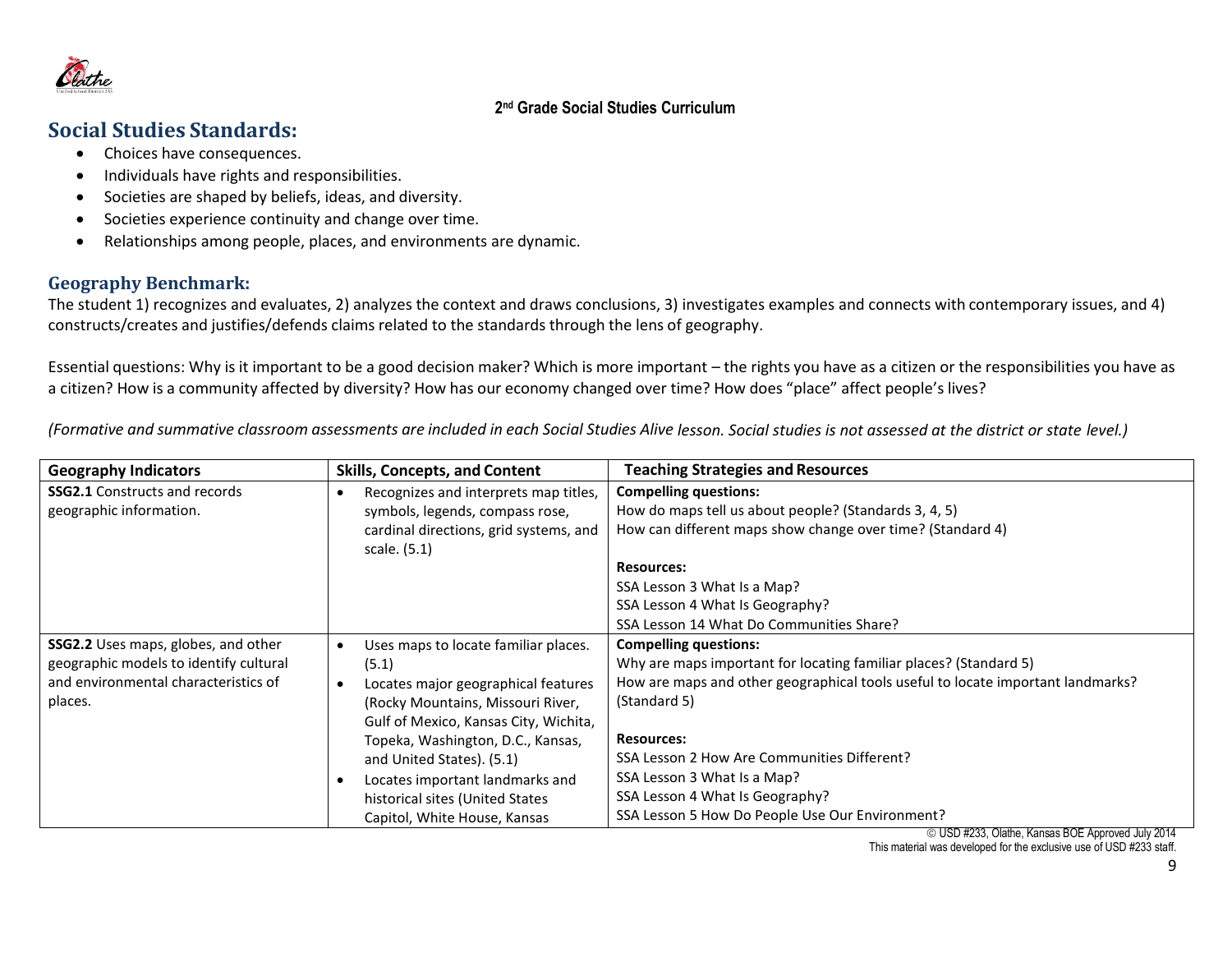

| <b>Geography Indicators</b>                 | <b>Skills, Concepts, and Content</b>              | <b>Teaching Strategies and Resources</b>                                                           |
|---------------------------------------------|---------------------------------------------------|----------------------------------------------------------------------------------------------------|
|                                             | Capitol, Statue of Liberty,                       | SSA Lesson 9 How Do Communities Change?                                                            |
|                                             | Washington Monument, Jefferson                    | SSA Lesson 10 How Did One Community Change?                                                        |
|                                             | Memorial, and Lincoln Memorial).                  | SSA Lesson 11 How Can One Person Make a Difference?                                                |
|                                             | (3.1, 5.1)                                        | SSA Lesson 13 What Does a Good Citizen Do?                                                         |
|                                             |                                                   | SSA Lesson 14 What Do Communities Share?                                                           |
|                                             |                                                   |                                                                                                    |
|                                             |                                                   | Online                                                                                             |
|                                             |                                                   | Kansas State Capitol - Read Kansas! cards                                                          |
| SSG2.3 Has an appreciation for cultures     | Identifies characteristics of culture.            | <b>Compelling questions:</b>                                                                       |
| and diversity.                              | (3.1)                                             | How are various cultures reflected in our community? (Standard 3)                                  |
|                                             | Compares and contrasts different<br>$\bullet$     | How does diversity strengthen a community? (Standards 3, 5)                                        |
|                                             | cultures. (3.2)                                   |                                                                                                    |
|                                             | Defines diversity. (3.1)<br>$\bullet$             | <b>Resources: Online</b>                                                                           |
|                                             |                                                   | Immigration: Marijana's Story Read Kansas! cards                                                   |
|                                             |                                                   | Kansas State Capitol - Read Kansas! cards                                                          |
| SSG2.4 Identifies some cultural and         | Explains the importance of<br>$\bullet$           | <b>Compelling questions:</b>                                                                       |
| environmental characteristics of specific   | landmarks and historical sites today              | How does the history behind landmarks make them valuable today? (Standards 3 &                     |
| places and how these characteristics affect | (United States Capitol, White House,              | 4)                                                                                                 |
| people's lives in a place or region.        | Kansas Capitol, Statue of Liberty,                |                                                                                                    |
|                                             | Washington Monument, Jefferson                    | <b>Resources:</b>                                                                                  |
|                                             | Memorial, Lincoln Memorial). (3.1,                | SSA Lesson 1 What Is a Community?                                                                  |
|                                             | 4.1, 5.1                                          | SSA Lesson 2 How Are Communities Different?                                                        |
|                                             | Identifies characteristics of urban,<br>$\bullet$ | SSA Lesson 4 What Is Geography?                                                                    |
|                                             | suburban, and rural areas. (5.1)                  | SSA Lesson 5 How Do People Use Our Environment?                                                    |
|                                             | Identifies the past and present<br>$\bullet$      | SSA Lesson 6 How Are Goods made and Brought to Us?                                                 |
|                                             | settlement or development patterns                | SSA Lesson 9 How Do Communities Change?                                                            |
|                                             | of his/her community. (4.1, 5.1)                  | SSA Lesson 10 How Did One Community Change?<br>SSA Lesson 11 How Can One Person Make a Difference? |
|                                             |                                                   |                                                                                                    |
|                                             |                                                   | SSA Lesson 14 What Do Communities Share?                                                           |
|                                             |                                                   | Online                                                                                             |
|                                             |                                                   | Immigration: Marijana's Story Read Kansas! cards                                                   |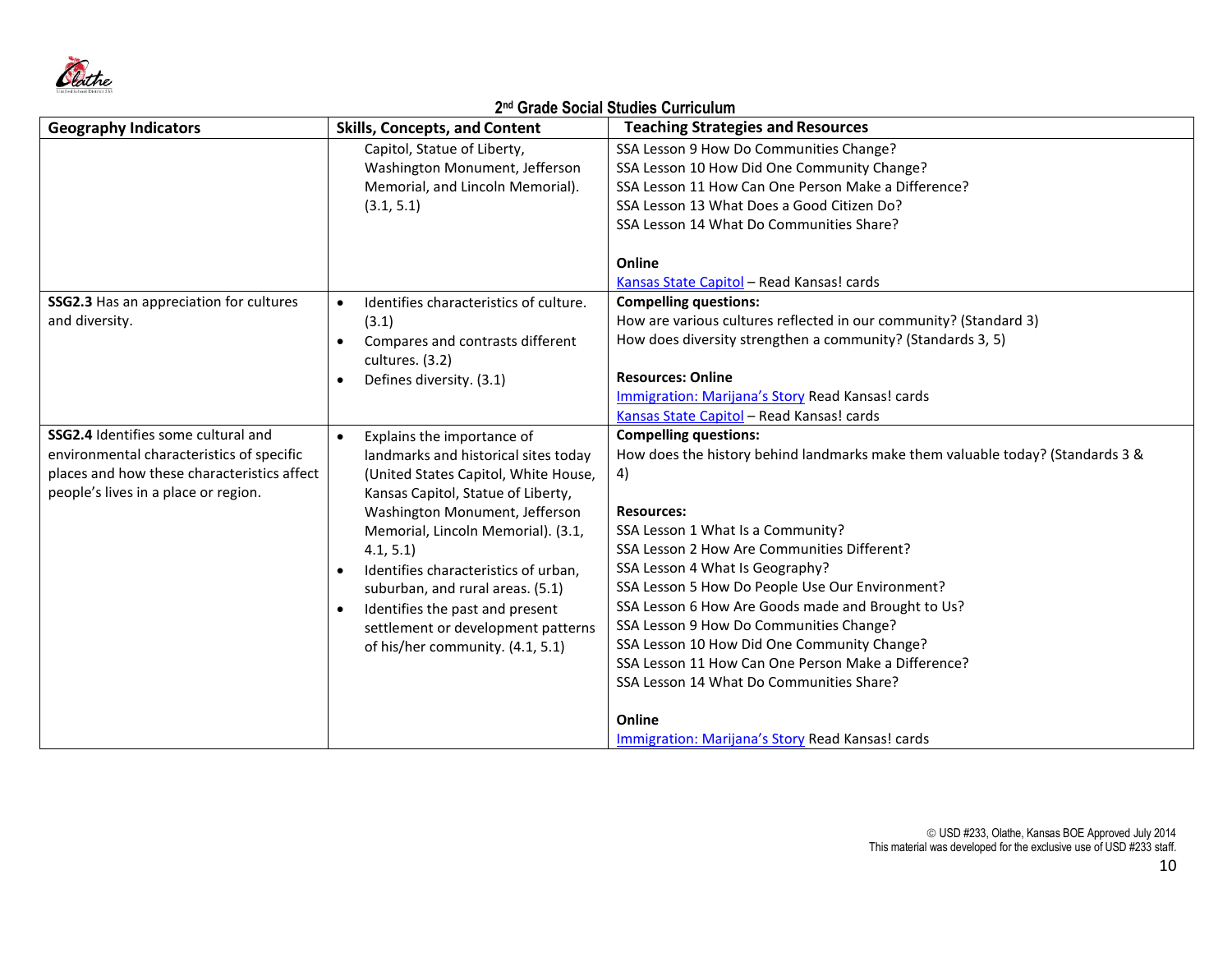

# **Social Studies Standards:**

- Choices have consequences.
- Individuals have rights and responsibilities.
- Societies are shaped by beliefs, ideas, and diversity.
- Societies experience continuity and change over time.
- Relationships among people, places, and environments are dynamic.

## **Economics Benchmark:**

The student 1) recognizes and evaluates, 2) analyzes the context and draws conclusions, 3) investigates examples and connects with contemporary issues, and 4) constructs/creates and justifies/defends claims related to the standards through the lens of economics.

Essential questions: Why is it important to be a good decision maker? Which is more important – the rights you have as a citizen or the responsibilities you have as a citizen? How is a community affected by diversity? How has our economy changed over time? How does "place" affect people's lives?

(Formative and summative classroom assessments are included in each Social Studies Alive lesson. Social studies is not assessed at the district or state level.)

| <b>Economics Indicators</b>                      | <b>Skills, Concepts, and Content</b> | <b>Teaching Strategies and Resources</b>                              |
|--------------------------------------------------|--------------------------------------|-----------------------------------------------------------------------|
| <b>SSE2.1</b> Explains how scarcity necessitates | Defines the challenges of limited    | <b>Compelling questions:</b>                                          |
| decision making.                                 | resources. (5.1)                     | What are the consequences of limited resources? (Standards 1 & 5)     |
|                                                  |                                      |                                                                       |
|                                                  |                                      | <b>Resources:</b>                                                     |
|                                                  |                                      | SSA Lesson 5 How Do People Use Our Environment?                       |
|                                                  |                                      | SSA Lesson 8 How Can I Be a Smart Consumer?                           |
|                                                  |                                      | SSA Lesson 10 How Did One Community Change?                           |
|                                                  |                                      | SSA Lesson 12 How Do Leaders Help Their Communities?                  |
|                                                  |                                      | SSA Lesson 14 What Do Communities Share?                              |
| <b>SSE2.2</b> Identifies the costs and benefits  | Explains the advantage of choosing   | <b>Compelling questions:</b>                                          |
| of making various personal decisions.            | to save or spend money that is       | What are the consequences of your spending choices? (Standards 1 & 2) |
|                                                  | earned or received. (1.2)            | Why is it responsible to have a budget? (Standards 1 & 2)             |
|                                                  | Defines a budget as a plan for       |                                                                       |
|                                                  | spending or saving. (1.1)            | <b>Resources:</b>                                                     |
|                                                  |                                      | SSA Lesson 8 How Can I Be a Smart Consumer?                           |
|                                                  |                                      | SSA Lesson 9 How Do Communities Change?                               |
|                                                  |                                      | SSA Lesson 10 How Did One Community Change?                           |
|                                                  |                                      | SSA Lesson 12 How Do Leaders Help Their Communities?                  |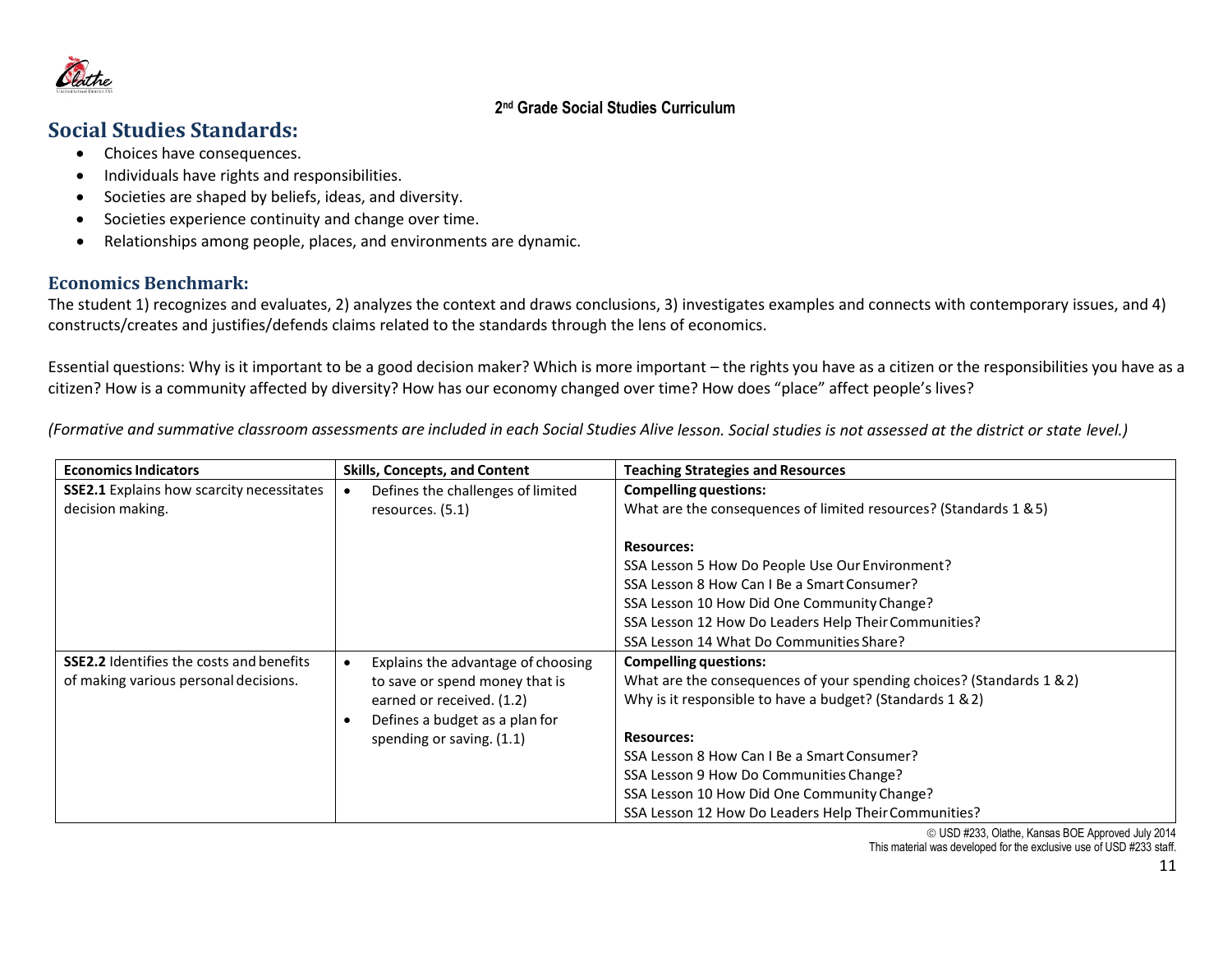

#### **Economics Indicators Skills, Concepts, and Content Teaching Strategies and Resources SSE2.3** Understands the concept of exchange and the use of money to purchase goods and services today and in the past. • Develops an awareness of the origin of exchange, past and present. (4.1) • Describes how money is used to purchase goods and services. (5.1) • Understands the value of money and what it represents. (5.1) **Resources:** SSA Lesson 8 How Can I Be a Smart Consumer? SSA Lesson 9 How Do Communities Change? SSA Lesson 10 How Did One Community Change? SSA Lesson 12 How Do Leaders Help Their Communities? **SSE2.4** Explains how and why people earn income. • Gives examples of different types of work in the community today and in the past. (4.1) **Compelling questions:** Why are jobs important? (Standards 3 & 5) How does the work people do at their jobs contribute to their community? (Standards 2 & 5) **Resources:** SSA Lesson 7 Who Provides Services in a Community? SSA Lesson 9 How Do Communities Change? SSA Lesson 10 How Did One Community Change? SSA Lesson 12 How Do Leaders Help Their Communities? **SSE2.5** Describes the role of banks in an economy. Explains the role of a bank, such as for depositing money, processing deposits and payments, making loans. (5.1) • Explains the importance of saving money. (1.2) **Compelling questions:** How would our world be different without banks? (Standard 5) **Resources:** SSA Lesson 8 How Can I Be a Smart Consumer? **SSE2.6** Describes the skills and knowledge required to produce certain goods and services. • Identifies examples of consumers and producers. (5.1) • Understands the skills necessary to produce goods and services. (2.2, 5.2) **Compelling questions:** How do goods and services meet our needs and wants? (Standard 5) **Resources:** SSA Lesson 5 How Do People Use Our Environment? SSA Lesson 6 How Are Goods made and Brought to Us? SSA Lesson 7 Who Provides Services in a Community? SSA Lesson 10 How Did One Community Change? SSA Lesson 14 What Do Communities Share? **SSE2.7** Describes why people in one country trade goods and services with people in other countries. • Investigates reasons countries trade goods and services. (5.2) • Identifies goods and services that are produced in other countries. **Compelling questions:** Why would one country want to trade with another country? (Standard 5) Why is it important to exchange goods with other countries? (Standard 5)